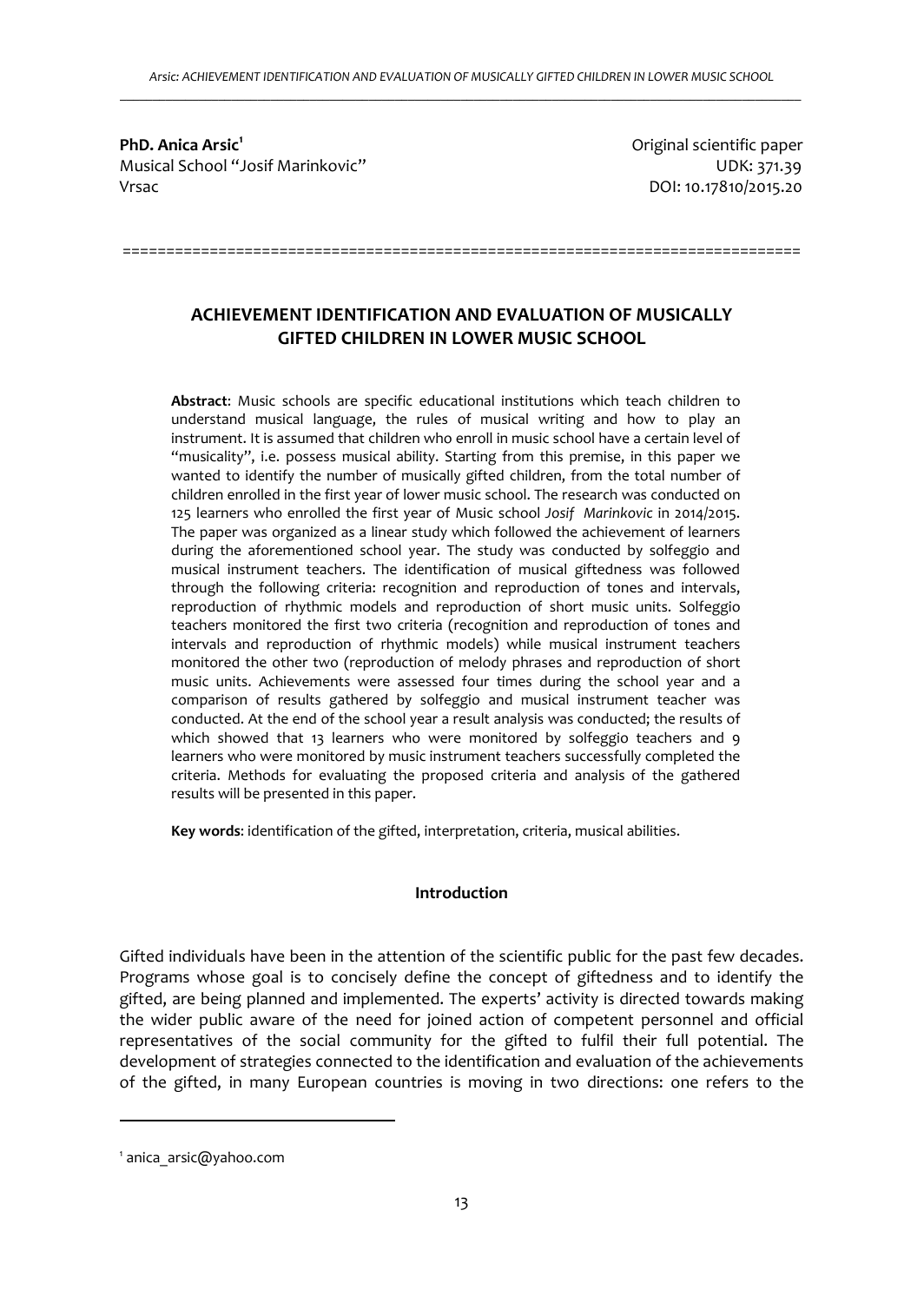development and application of programs for the identification of giftedness, and others directed towards multidisciplinary programs which stimulate the gifted for developing their potentials. Experts who deal with the identification of the gifted (Gojkov, G:1995, Keleman, G:2011, Kevereski, LJ:2014) agree that it is necessary that the identification process as early as possible so that the gifted children could optimally develop creativity and direct their potentials towards the areas which interest them.

Gojkov, G (2003:28) defines giftedness as highly above average competency in one or more ability spheres. She notes that some authors (Ganje, Koren, Feldman) make a distinction between giftedness and talent. According to them talent is a type of developed giftedness in a certain area. On the basis of the aforementioned expert opinions it can be concluded that talent is more easily identified in art domain (visual, musical and theatre) and sports. The development of giftedness in all areas in which it is recognized, entails the acquisition of certain competencies. Musical giftedness, as well as other types of giftedness are developed through systematic monitoring and encouragement, so that the gifted persons could gain competencies which would enable them to direct their abilities towards creative and highly productive functioning. Musically gifted children can, at an early age, express their musical talent, love for music and an above average musical ear. These characteristics can encourage parents and children to opt for gaining musical education. Monitoring the development of the gifted is most commonly placed in specialized musical schools in which music teachers, with certain didactic methods help the children develop their potentials. Evaluation of achievements and skill quality, which the gifted learners have mastered in every educational phase, represents the basis for the assumption of how their musical talent will further develop (Bogunovic, B: 2006). Music school teachers who work with gifted children have a great task in front of them which refers to motivating children, enabling children to master program activities and gain a realistic understanding of their talent. The teachers are also obliged to learn the emotional and cognitive characteristics of each child and to adapt the program to the characteristics of the child's personality. The pedagogic style and quality of the relationship which the teacher builds with the gifted learners and their parents are often decisive for the development of the learners' musical competencies (Bogunovic, B. 2006).

The complex content which is incorporated in the concept of giftedness entails that in the process of identification teachers take into consideration all aspects of the gifted learners' personality and not only the ones connected to the manifestation of musical ability. Anticipated and identified musical abilities are not a guarantee that the child, in which they are recognized, will develop them to the full extent. Achievements are conditioned in a multifactorial way and they will develop if teachers in music schools, parents of gifted children and the community, in which such children develop, systematically monitor and support the talented children. Such a synergy can enable a talented child to maximally develop its potentials.

#### **Research subject and problem**

Music as a cultural phenomenon has followed the development of humankind from the earliest beginnings of organized human communities. Children recognized sounds while still in the mother's stomach and after birth positively react to music. From the infant period children like listening to music and make their first thought out movements which resemble dancing. Child games are often connected to a child's attempts to create music. In preschool institutions musical rhythmic activities are always well accepted. In this period children who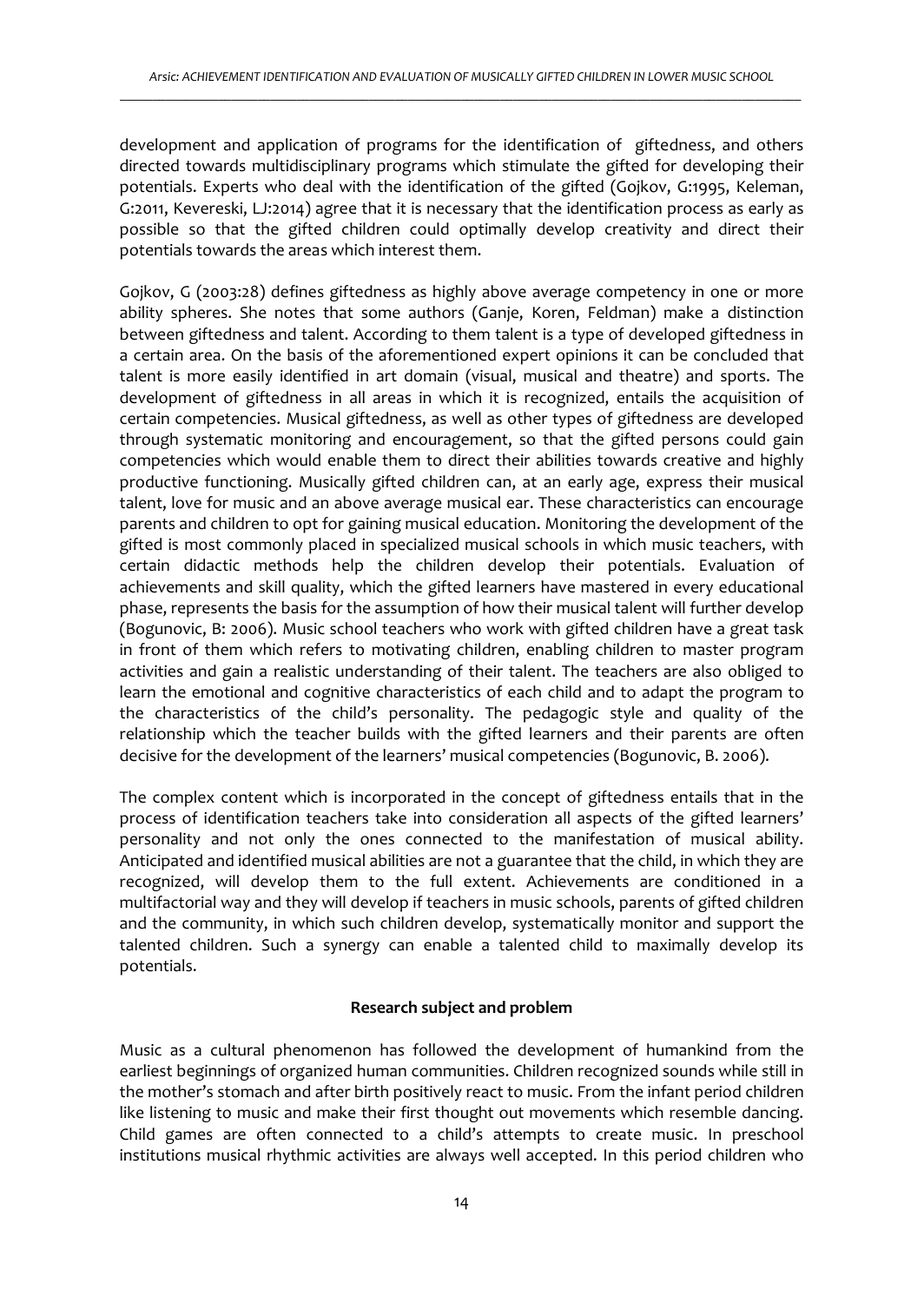show talent or above average abilities for reproducing or creating music can be identified. Musical schools are institutions which work with children who want to learn about the rules of musical performance. The task of these institutions is to identify and develop musical potentials of children and give special attention to children with high musical abilities. The emotional relationship which children show towards music and their abilities for reproducing and creating music are not always in correlation. The task of teachers in music schools is to carefully monitor the personality of each child and harmonize them with the child's abilities. Teachers should devote their attention to children who like music, but through monitoring the ways in which children approach and fulfill their tasks, teachers also need to identify the learners who apart from love also possess giftedness.

Teachers in the lower music school in Vrsac had the task to identify gifted learners enrolled in the first year. In the task realization participated solfeggio and instrument teachers.

The identification was conducted only by music teachers which presents a disadvantage in the research process, since the identification of the gifted should be based on interdisciplinary group work by pedagogues, psychologists and music teachers (Lelea J. 2003:174).

Although expert and scientific views agree that identification of musically gifted children cannot be done using only musicality tests, the team which conducted this research did not have the means to fulfill all of the demands which are presupposed for the identification of musically gifted children. Lelea, J. (2003b:174) states that apart from musical tests it is important to monitor criteria such as: intellectual abilities, relationship between motivation and musical creativity, character traits of the musically gifted children and cooperation with the parents.

The research team did not have the means to test the intellectual level of the learners involved in the study process, nor to evaluate their personality characteristics. These criteria were not met since the school does not employ experts (pedagogues and psychologists) who could adequately fulfill the demands. Only music tests were used in the research, to test the feeling for rhythm, pitch, intensity, and length, as well as the ability to remember and reproduce musical units.

#### **Research goals**

Explore the musical abilities of children who have enrolled in the first year of music school and examine whether among the children there are those who possess initial extraordinary musical ability, i.e. whether among them are musically gifted children. Through musical tests determine whether extra ordinary musical giftedness can be determined among first grade learners in the lower music school. Determine whether among the children who were identified as musically gifted exist differences regarding age, gender, and previous musical experience in comparison to other children in the tested group.

#### **Research hypotheses**

#### **Hypothesis A**

Children who enroll music school are musically gifted.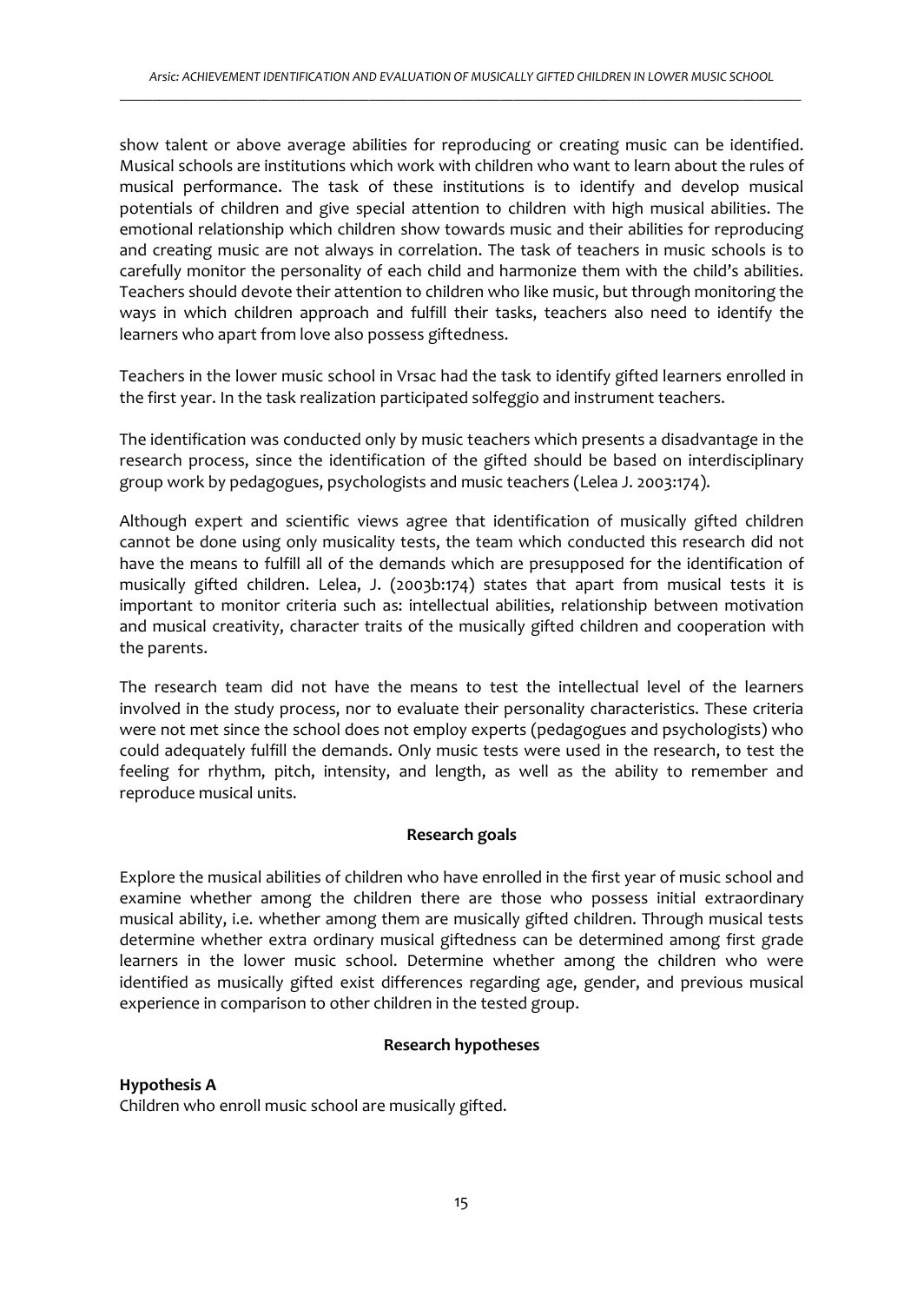# **Hypothesis B**

Musically gifted children with equal skill acquire reproduction and recognition of tones, which are learned in solfeggio classes, and reproduction of melody phrases and musical units, which are taught in instrument classes.

# **Hypothesis C**

Children who enrolled in music school before acquiring linguistic literacy will not successfully acquire the tasks of the solfeggio and instrument programs.

## **Hypothesis D**

Musical giftedness is equally present in children of both genders.

## **Methodological research procedure**

Musical ability or musicality can be determined by monitoring the feeling for rhythm, pitch, tone intensity and length, as well as by remembering and reproducing musical themes. These parameters were taken from Kojov-Bukvic, I. (1989: 22). Musical abilities were checked in September in the school year 2014/2015, during the entrance exam which all of the children who applied took. The team which evaluated musical abilities was comprised of solfeggio and musical instrument teachers. The assessment showed that 125 learners showed elementary musical abilities (musicality) and they were regularly enrolled in the first year of lower music school *Josif Marinkovic* in Vrsac. After the confirmation that the children possess musical abilities we started on the task of preparing the program for monitoring and assessing achievement, so that by the end of the school year (June 2015) we could evaluate the results and determine whether there are musically gifted learners.

Monitoring of the learners progress was conducted by observation and a standardized checklist, modified to suit the needs of this study.

Monitoring of the students' achievements was conducted through the analysis of the following criteria:

- Recognizing and reproducing tones and intervals
- Reproduction of rhythmic models
- Reproduction of melodic phrases
- Reproduction of short musical units

Each of the listed criteria was determined with 10 specific items which described it in more detail.

Through the specific items perceptive, interpretative and creative ability of the learners was determined.

Perceptive ability referred to active listening of music. This activity is developed by encouraging learners to evaluate the character of the song based on the current feelings; i.e. to determine whether the music which they are listening to is happy, sad, playful, gentle, formal or awakens some other feelings.

Perception incorporates also the child's ability to recognize the tempo and rhythm of the music. Rhythm represents the form of melody movement, chosen from a large number of possibilities which are offered in the basic music scheme (Heveler, K. 1988:365).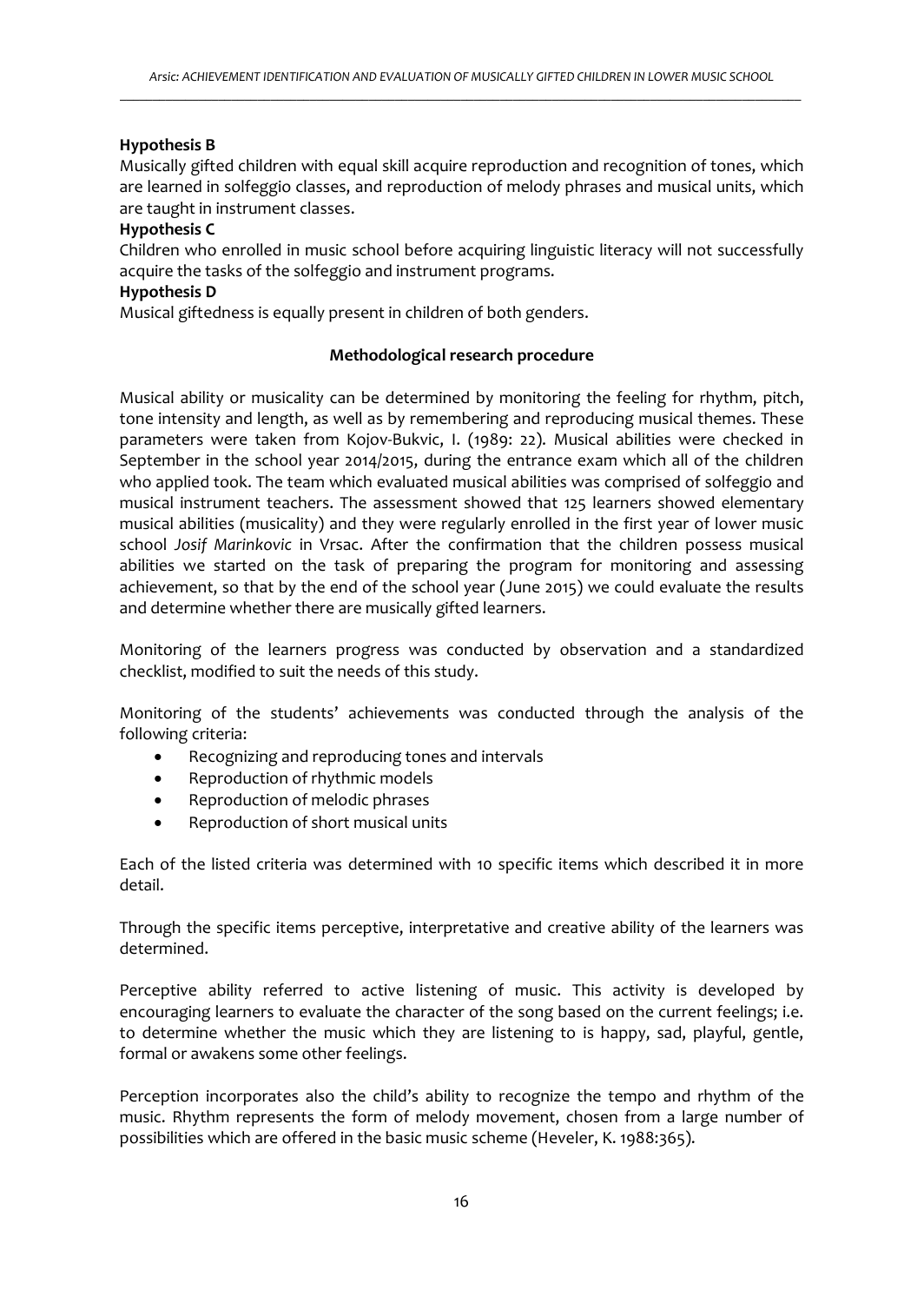Tempo represents the speed at which a musical piece is performed. Children are directed to describe the tempo by being asking suggestive questions. Example: How would you describe this tempo? As fast, moderate, slow…

With perception dynamics (silent, moderately silent, strong, moderately strong) and melody movement (rising, falling, rise-fall) were determined.

The children's perception results were monitored with a checklists which was maintained in parallel by solfeggio and musical instrument teachers.

Only music instrument teachers monitored the interpretative and creative abilities.

Monitoring of perceptive, interpretative and creative abilities had as a goal to more closely determine and contribute to the analysis of the assigned criteria and decrease the possibility of error, which could occur, if a child were to be identified as musically gifted, when in fact it does not possess a considerable musical giftedness. The other type of errors would be the situations in which a child who has exceptional musical giftedness is not identified.

Cooperation with the parents, as a necessary aspect of pedagogical work, was conducted during the enrolment but also continued after the research was concluded. Apart from the basic interview which is a part of the school program, the parents filled in a questionnaire which consisted of 10 questions and was constructed for the needs of this study. On the basis of this interview motivation of the children was assessed, and information was gathered about the sort of musical contact that the children had before enrolling in the music school. One of the aspects which was evaluated referred to the children's independence and initiative in deciding to enroll in music school.

In cooperation with the parents the research team conducted observations on the children's behavior and adjustment to the new environment in the first three months. Observation of the children's adaptation was necessary so that possible adaptation problems could be noticed, which could most likely occur in children who had at the same time started both elementary school and music school. From the adaptation problems anxiety and certain forms of fear were expected. Symptoms of anxiety, as a common developmental hindrance can influence the children's concentration, independence and self-initiative. Anticipating these difficulties, the research team members together introduced the children to the program and checked and encouraged them to express their abilities.

In the research group (125 learners) no problems with adaptation were noticed.

Checklists consisted of ten items according to which criteria for the assessment of giftedness was determined. Two criteria were monitored by solfeggio teachers and two by musical instrument teachers. The criteria contained variables which the research team members constructed. In every class the teachers assessed every item, and once a month compared and summed up the results. At the end of the school year the evaluated values of the items were summed up and divided according to the criteria. Solfeggio teachers assessed the recognition and production of tones and intervals (criteria I) and reproduction of rhythmic models (criteria II). Musical instrument teachers assessed the reproduction of melody phrases (criteria I) and reproduction of short music units (criteria II). Each of the teachers evaluated the gathered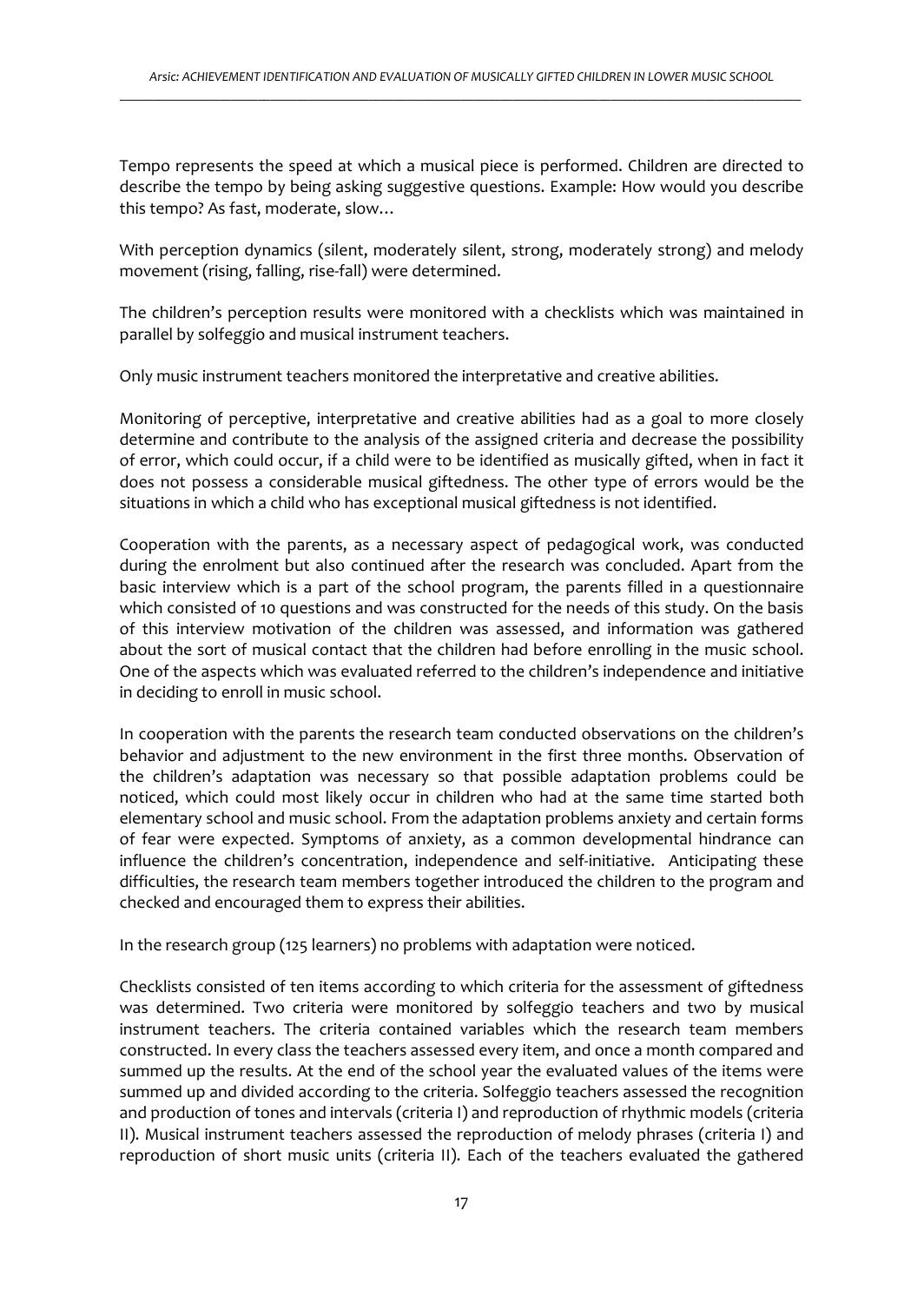values which characterized the aforementioned criteria and made adequate conclusions. The conclusions are presented in tables, percentages and through the descriptive method.

## **Research results**

The initial research task referred to the evaluation of motivation and self-initiative of the learners, which was gathered through the analysis of the questionnaire which the parents filled out. The results are presented in graph number 1 and 2.

The first graph representing the children's motivation for enrolment into music school shows that 53.6% of children were highly motivated, according to the opinion of their parents. With the percentage reached from the variable "the child was motivated" which is 33.6%, we reach the results that 87,2% of the children were either very motivated or motivated to enroll in music school. The high percentage of motivated children and the fact that there were no unmotivated children, could be considered as an important indicator of musical ability.

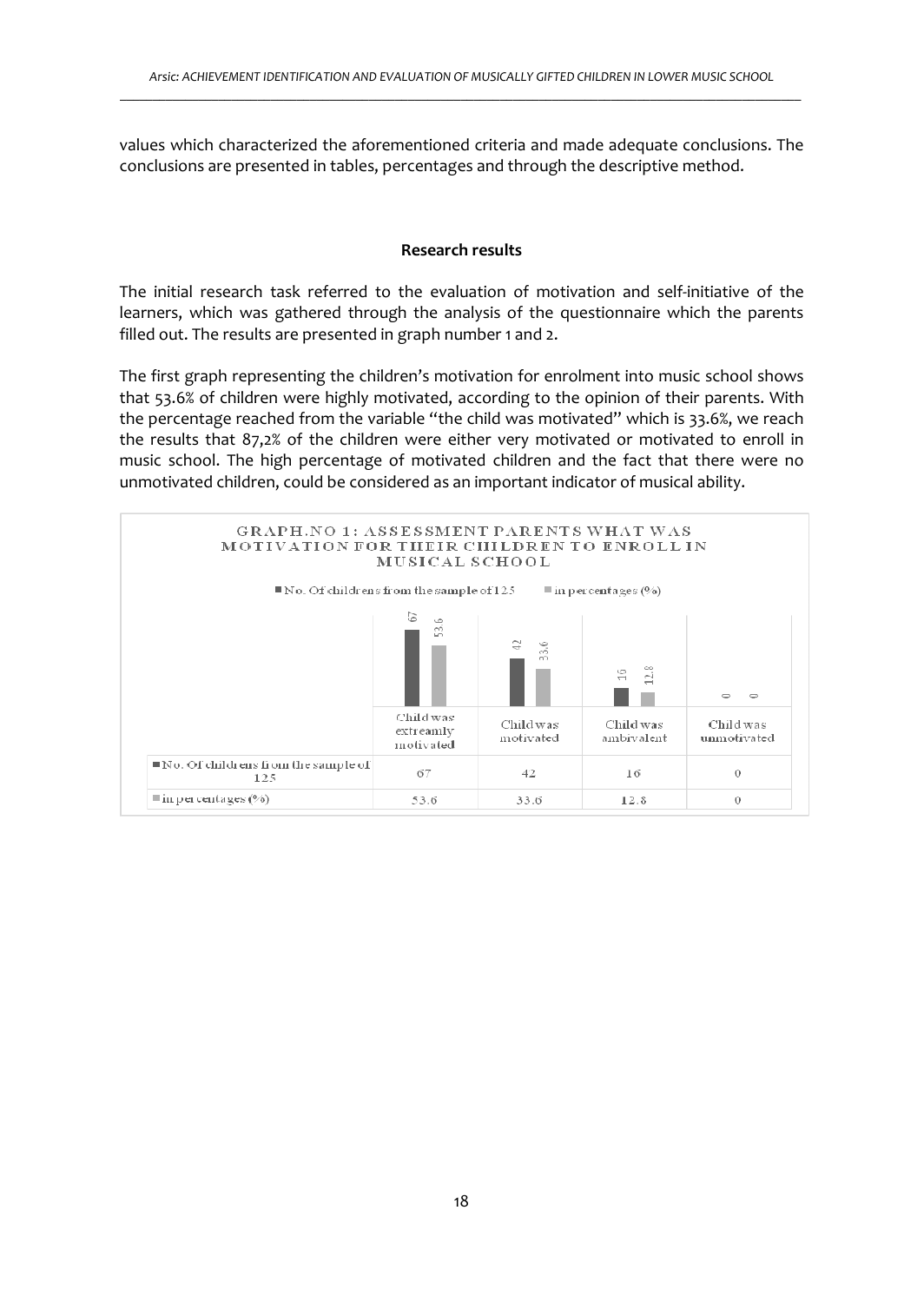

In chart no 2, self-initiative if children to enroll in music school is presented. According to the results, a significant percentage of children, who independently wanted to enroll in the aforementioned school, was repeated (55.2). The influence of older brothers and sisters is also significant (22.4%). This information, together with the data that 15,2% children reached the decision under the influence of peers, can indirectly present a parameter which shows that children had positive role models in their environment, i.e. that their socialization flowed in the positive direction, because they accepted the socially desirable behavioral models. The small percentage (7.2) of parents influence, cannot be validly interpreted. It can be assumed that the parents wanted to leave the children the possibility to make the decision by themselves, which would present an acceptable model of the parents' educational influence.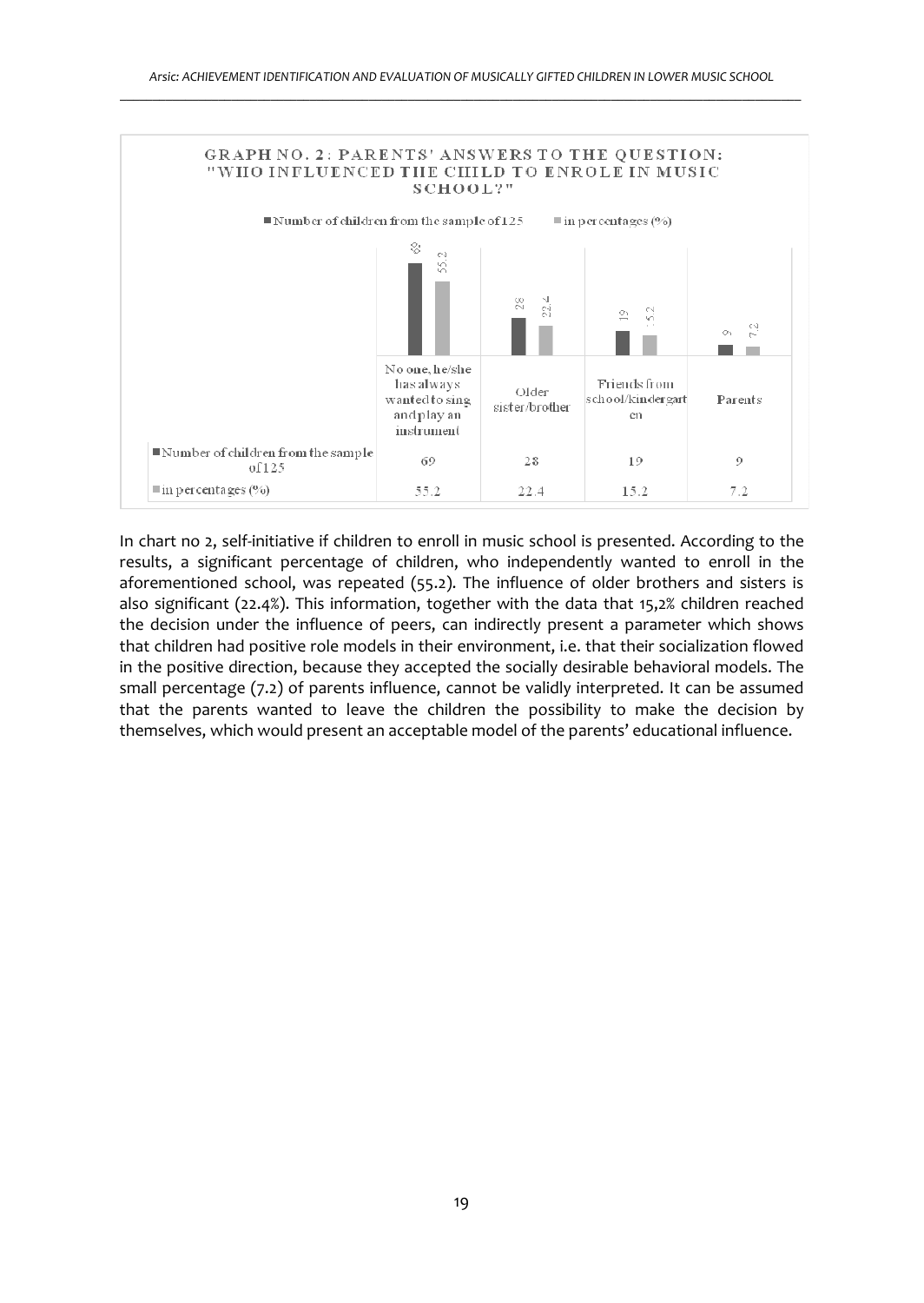

In chart number 3 the age of the subjects is presented. Most of the subjects is eight years old (74,2%). In the interview with the parents, information was gathered that the parents talked to the music school teachers about the optimal age for enrolment in the first year of music school. In the opinion of solfeggio teachers, younger children would have problems with adaptation and mastering content, because they would simultaneously start the first year of two schools, and are still learning to write and read. Since they have not mastered the rules of reading and writing, the additional teaching of rules for musical writing, for a great number of children would be too great of an effort, which could negatively influence their motivation. These opinions of solfeggio teachers are in collision with the opinions of giftedness experts, who consider that identification if the gifted should be done as soon as possible. Lelea J. (2003c:175) notes that research has shown that 50% of music expression can be identified by the fourth year and 80% from the eight year of life. Solfeggio teachers' opinions are based on following and application of the teaching plan which was created by the ministry of education for all music schools; its application in some segments is not adapted for children who have not mastered reading and writing. In the research group seven children (5.6%) enrolled in school when they were 7 years old. In the interview with the parents, information was received that three children enrolled earlier in the first grade of general elementary school, and that four children went to private classes of solfeggio and instrument because they wished to do so. The parents of this group (four children) expressed their belief that their children were very talented for music because they expressed a wish for playing instruments and singing from a very early age. These children were identified as talented for music, in the preschool institution, and actively and creatively participated in musical-rhythmic activities and in child performances as vocal solo performers and children's choir members.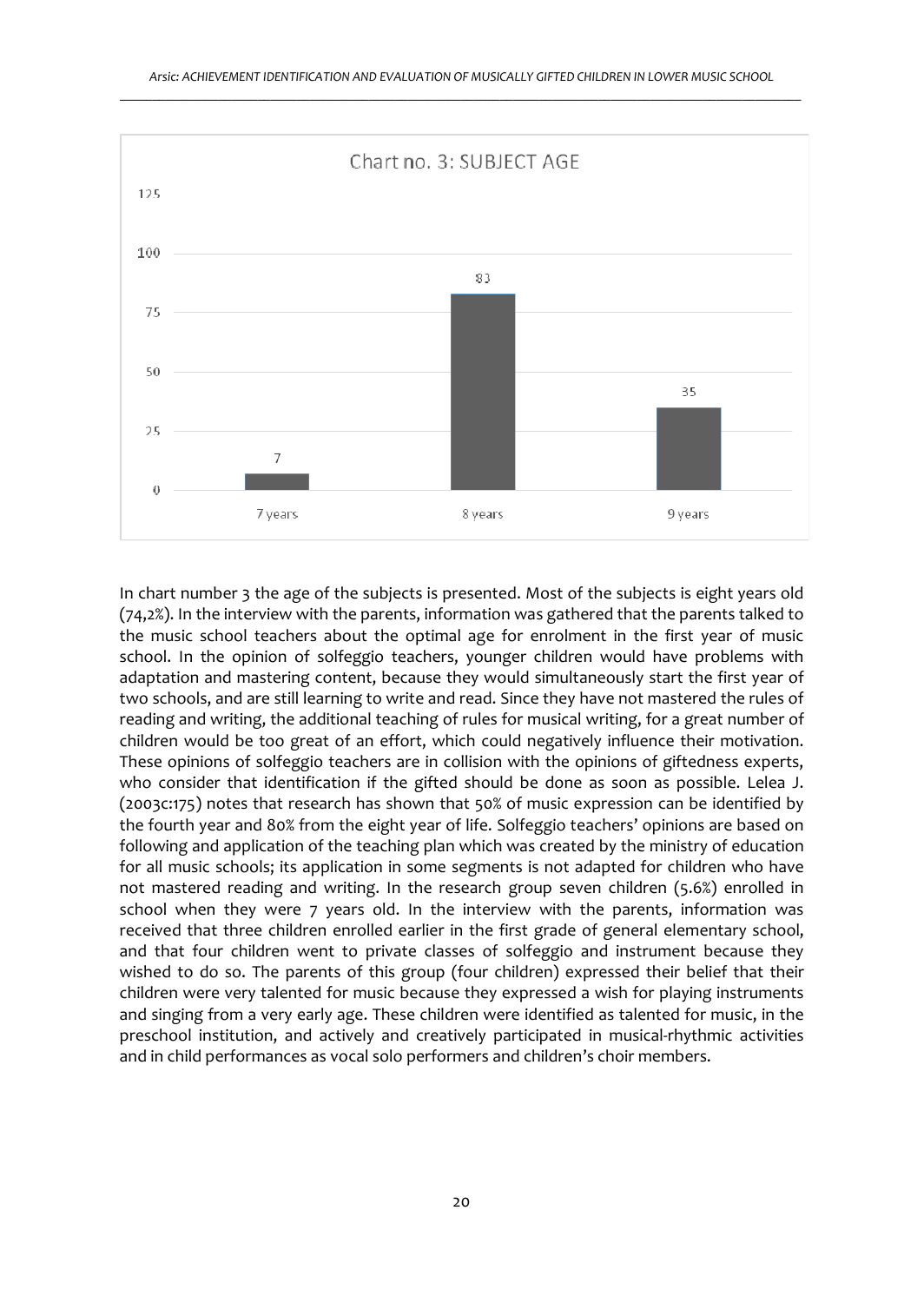

Chart number 4 refers to the subjects' gender and shows that there were slightly more girls (54%) than boys (46%), which does not indicate a large difference.

#### **Solfeggio teacher's result analysis**

Recognizing tones and intervals represents the first criteria for the assessment of musical giftedness. This criteria was assessed by solfeggio teachers. Six identical variables were used by both solfeggio and musical instrument teachers. Variable "extremely well" indicated that children solve 90% to 100% of the tone recognition task correctly. Variable "very well" indicated that 65% to 75% of tasks were solved correctly. Variable "satisfactory" indicated that 50% to 60% of the task was solved correctly. Variable "partially fulfils the task" indicates that 30% to 45% of the task was solved correctly, and variable "does not fulfill the task" indicated children who managed to solve up to 30% of the task. Each variable was more precisely identified by ten items. By following the ten items which referred to the recognition and reproduction of tones and intervals, solfeggio teachers assessed that from the total number of subjects 7.2% completed these tasks "extremely well". If to this percentage we add the percentage from "very well" and "satisfactory" we get 46.5%, therefore we can conclude that almost half of the enrolled learners successfully mastered the important starting tasks in solfeggio. These tasks are indicators of motivation, musicality and perceptive ability.

According to the solfeggio teachers' assessment 11 learners (8.8%) did not successfully fulfill the tasks for this criteria. Additional analysis which was conducted through interview with this group of learners showed that five of the learners did not regularly some to class (because of sickness or obligations in elementary school), four of the learners could not adequately fulfill the tasks because they could not follow the textual part which was an integrated segment of the task. Two of the learners could not adjust to the demands of class.

Through the analysis of the age of the learners who showed unsatisfactory success in recognizing and reproducing tones and intervals, it was concluded that four children who were seven years old could not fulfill the assigned tasks, because of the inability to follow the textual segments of the task. This fact is in favor of the solfeggio teachers' opinion that children have difficulties to master the solfeggio teaching plan and program if they have not mastered reading and writing.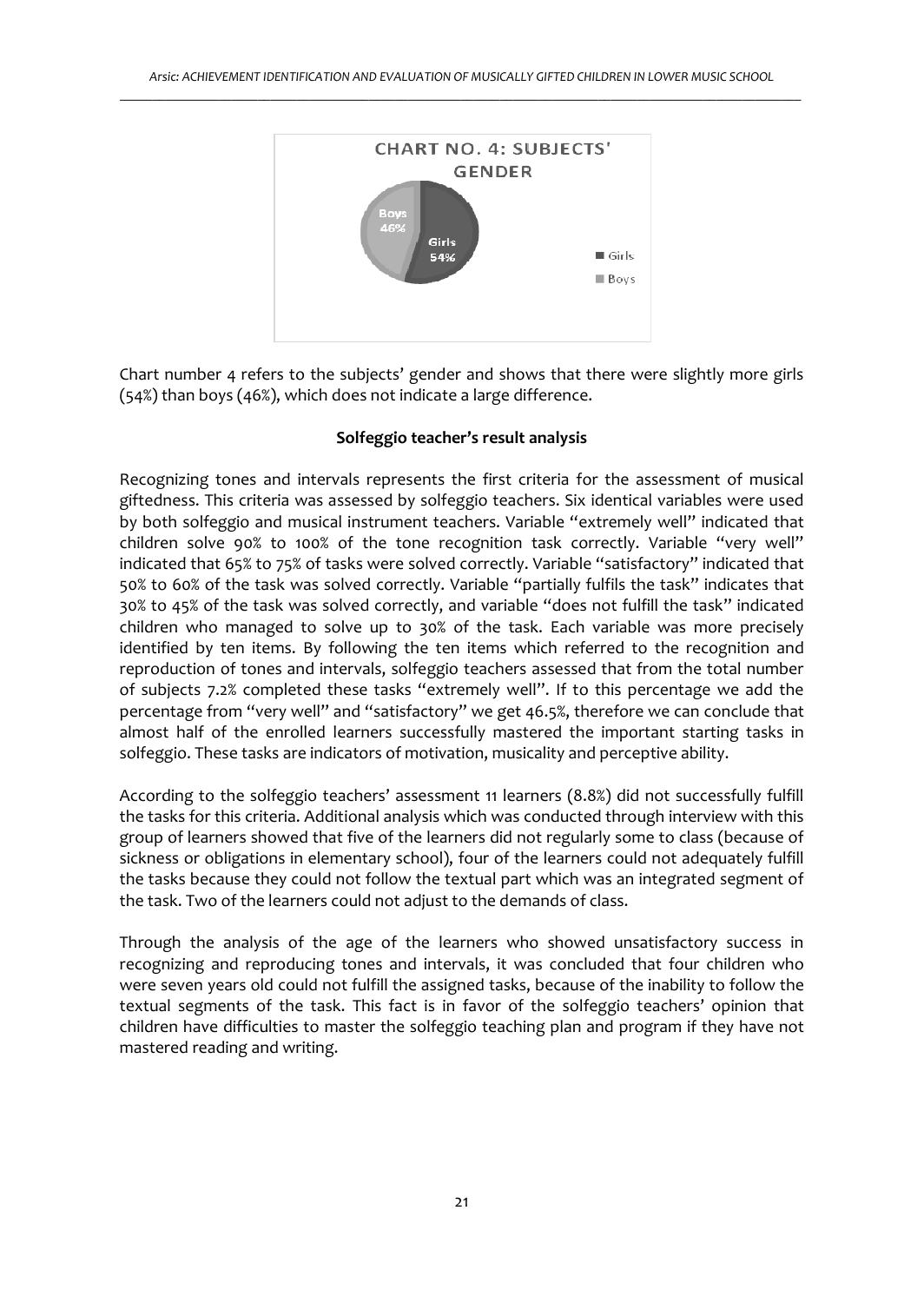| Table I                           | Extremely<br>well | Very well | Well  | Satisfactory | Partially<br>fulfils<br>the<br>task | Does not fulfill<br>the task |
|-----------------------------------|-------------------|-----------|-------|--------------|-------------------------------------|------------------------------|
| Number<br>of<br>subjects<br>(125) | 9                 | 26        | 22    | 29           | 28                                  | 11                           |
| Percentually                      | 7,2%              | 20,8%     | 17,6% | 23,2%        | 22,4%                               | 8,8%                         |

**Table no.1 Recognizing and reproducing tones and intervals** 

## **Table no. 2 Reproduction rhythmical models**

| <b>Table II</b>             | Extremely<br>well | Very well | Well  | Satisfactory | Partially<br>fulfils<br>the<br>task | Does not fulfill<br>the task |
|-----------------------------|-------------------|-----------|-------|--------------|-------------------------------------|------------------------------|
| Number of<br>subjects (125) | 9                 | 28        | 21    | 30           | 27                                  | 10                           |
| Percentually                | 7,2%              | 22,4%     | 16,8% | 24,0%        | 21,6%                               | 8,0%                         |

Reproduction of rhythmical models is the second criteria which the solfeggio teachers assessed. By comparing the results and analyzing variables from the first and the second criteria, it was concluded that the reached values for both criteria were quite similar. Because of small numerical differences the statistical difference was not calculated. However, in the personal analysis of the children who showed unsatisfactory results, it was concluded that, although the number of children is almost identical (11 and 10) different children failed in the first and the second criteria. These differences occurred because of different content in the assignments of the first criteria. Seven-year-old learners could follow the rhythm and reproduce rhythmical models; in this way they showed that they have musicality which could not be recognized during the reproduction of tones and intervals.

# **Instrument teachers' result analysis**

Instrument teachers assessed criteria which referred to the reproduction of melody phrases and reproduction of short music units. Although the variables which determined the criteria were the same for both groups of teachers, the items which were assessed in the instrument teachers' criteria were different and referred to the assessment of the learners' interpretative and creative abilities. All six variables for both criteria were expressed perceptually (variable "extremely well" with 90% to 100%, variable "very well" from 70% to 85%, variable well from 50% to 60%, variable "partially fulfils the task" from 30% to 45% and variable "does not fulfill the task less than 30% of the task solved).

| <b>Table III</b>            | Extremely<br>well | Very<br>well | Well  | Satisfactory | Partially<br>fulfils<br>the<br>task | Does<br>not<br>fulfill<br>the<br>task |
|-----------------------------|-------------------|--------------|-------|--------------|-------------------------------------|---------------------------------------|
| Number of<br>subjects (125) | 13                | 23           | 20    | 28           | 27                                  | 14                                    |
| Percentually                | 10,4%             | 18,4%        | 16,0% | 22,4%        | 21,6%                               | 11,2%                                 |

**Table no. 3 Reproduction of melody phrases**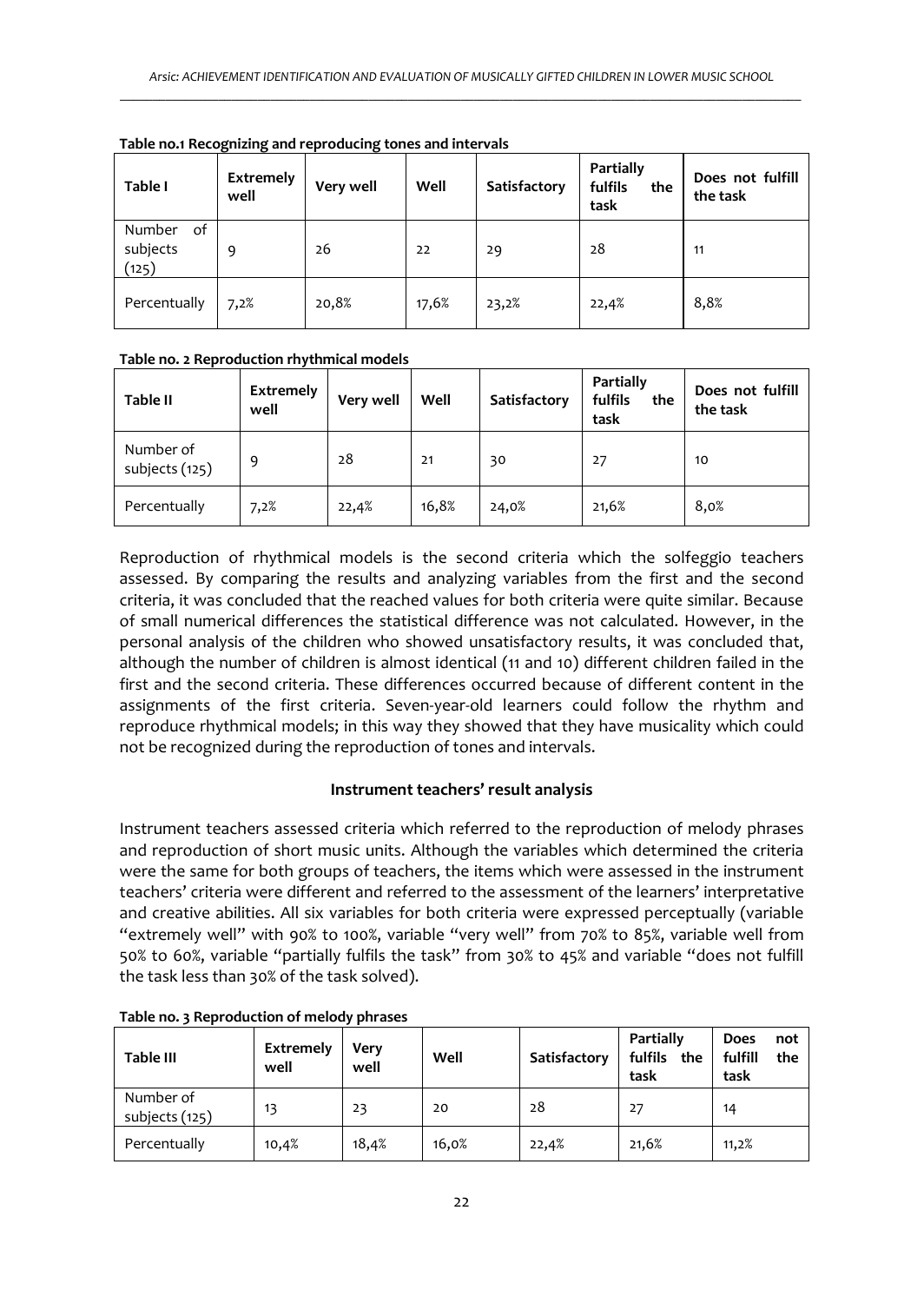Results which instrument teachers assessed are presented in table number 3. Reproduction of melody phrases is the first criteria with six variables which contained ten items. Variables are identical to the ones which the solfeggio teachers used. In comparison of the results gathered from the first criteria by solfeggio and instrument teachers it was noticed that instrument teachers assessed that 10.4% of learners completed the task extremely well, which is a lower percentage than the solfeggio teachers (7.2%). This difference was analyzed in the team and it was concluded that the way in which class was conducted influenced the instrument teachers to identify more gifted children than the solfeggio teachers. Instrument classes are individual. The teacher spends more time with the learners, gets to know them better and form better communication. In the direct contact which is realized during the whole class, the instrument teacher has enough time to motivate children, to ease the initial fears and enable them to repeat the task multiple times. Group classes which are conducted by solfeggio teachers incorporate a substantially shorter time period for which teachers have for individual learners. Because of this work on motivation and formation of good interaction is of a lower quality. Different content in the content of the first criteria for instrument and solfeggio teachers resulted in a conclusion that musically gifted children show greater interest in playing an instrument than theory classes and monotonous tone analysis. Musically gifted children are curious and eager to try reproducing melody phrases, because of this their motivation was significantly higher than for the reproduction of simple tones. With the sum analysis of the first three variables results are reached that 44.8% of tested learners adequately fulfilled the assigned task of reproducing melody phrases. From the other variables "Does not fulfill the task" indicates that 11.2% (14) of learners had problems in the realization of the program. Through an individual analysis of each child, who gained the abovementioned results, it was concluded that among these children none were seven years old, while in the assessment of solfeggio teachers there were four. From the fourteen children who showed unsatisfactory results, five did not come to class regularly (the same children were identified by the solfeggio teachers) while the other nine did not show enough patience during practice.

| <b>Table IV</b>             | Extremely<br>well | Very<br>well | Well  | Satisfactory | Partially<br>fulfils<br>the<br>task | Does<br>not<br>fulfill<br>the<br>task |
|-----------------------------|-------------------|--------------|-------|--------------|-------------------------------------|---------------------------------------|
| Number of<br>subjects (125) | 13                | 19           | 17    | 28           | 33                                  | 15                                    |
| Percentually                | 10,4%             | 15,2%        | 13,6% | 22,4%        | 26,4%                               | 12,0%                                 |

In table number 4 are presented the results gathered by instrument teachers. Reproducing short melody units is the second criteria for the learners' assessment. The results do not significantly differ from the assessment of variables for the first criteria. The sum of results from the first three variable shows that 42% of tested children completed the task extremely well, very well and well. On the basis of this information it can be concluded that the interpretative and creative ability of the learners is satisfactory.

|  | Table number 5 Representation of the number of children and instrument of their choice |  |  |  |  |
|--|----------------------------------------------------------------------------------------|--|--|--|--|
|--|----------------------------------------------------------------------------------------|--|--|--|--|

| <b>Table V</b> | Number of subjects (125) | Percentually |
|----------------|--------------------------|--------------|
| Piano          | 47                       | 37.6%        |
| Guitar         | 10                       | 15,2%        |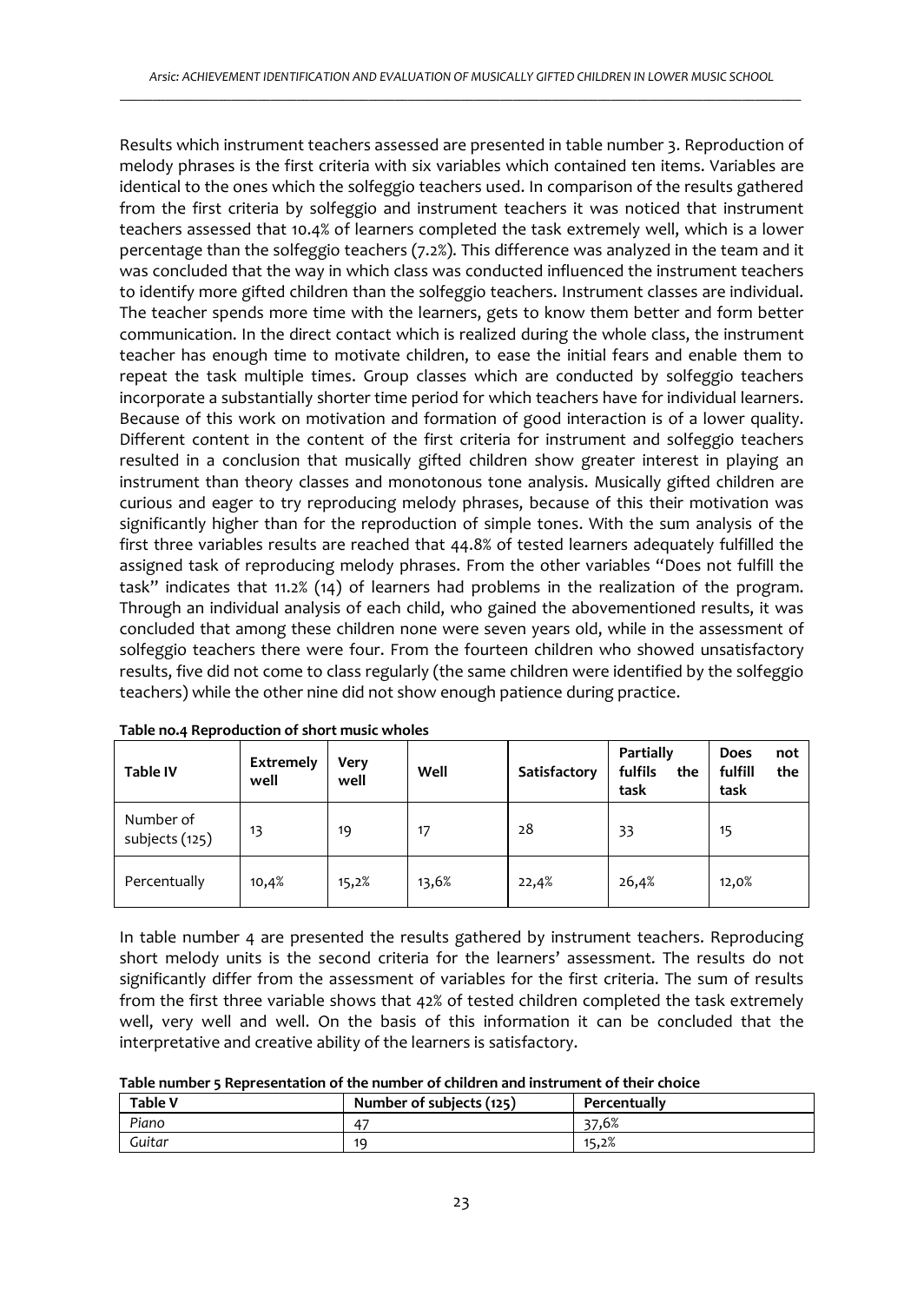| Violin    | $\circ$ | 6,4%  |
|-----------|---------|-------|
| Tambura   | 10      | 8,0%  |
| Flute     | 15      | 12,0% |
| Clarinet  | 8       | 6,4%  |
| Harmonica | 14      | 11,2% |
| Harp      |         | 3,2%  |

Through the analysis of the data it can be concluded that the learners in the most significant number (37.6%) opted for the piano. The reasons for the selection of a certain instrument were not separately analyzed.

#### **Conclusion**

Presented in this paper are the results of a linear research conducted during one school year with first year learners of the lower music school *Josif Marinkovic* in Vrsac. The research group consisted of 125 children aged from seven to nine years. The goal of the research was to test the musical abilities of these children, in order to identify the children with extraordinary musical abilities. Research criteria selected by instrument and solfeggio teachers were set. Each group of teachers monitored two criteria. Student success was monitored with special attention to extraordinary results which are supposed to identify gifted children. By comparing the reached results it was concluded that a different number of gifted children was identified by solfeggio and instrument teachers. Solfeggio teachers through the analysis of their criteria identified 7.2% of children who solved the tasks extremely well while that number was larger for instrument teachers (10.4%). Although the difference is not numerically significant, a separate analysis was conducted using a questionnaire for all children who achieved extremely well results. It was concluded that children show greater interest in work with instruments than theoretical learning of musical signs and recognizing tones. The different class organization contributed to the varied number of identified learners, because individual classes which are held by instrument teachers enable a close and quality interaction to be formed, which influences motivation.

According to the assessment of solfeggio teachers 46% of learners completed the course task extremely well, very well and well. That percentage was lower 42% in the assessment of instrument teachers. The cause of the possible differences were not analyzed in more detail, but it was concluded that the children who selected the violin and harp for their instruments more slowly mastered the criteria posed by instrument teachers than solfeggio teachers. Through the analysis of the instrument and solfeggio teachers' sum results it was concluded that 46% of solfeggio learners and 42% of instrument learners possess musical abilities, which can be creatively developed, especially for children who completed their tasks extremely well. On the basis of the reached results it can be concluded that hypothesis A was confirmed.

In the continuation of the analysis it was concluded that hypothesis B, which assumed that the musically gifted learners would complete the solfeggio and instrument tasks equally well, was not confirmed.

The assumption of hypothesis C that children who had not mastered elementary literacy would not complete the tasks from the criteria posed by instrument and solfeggio teachers,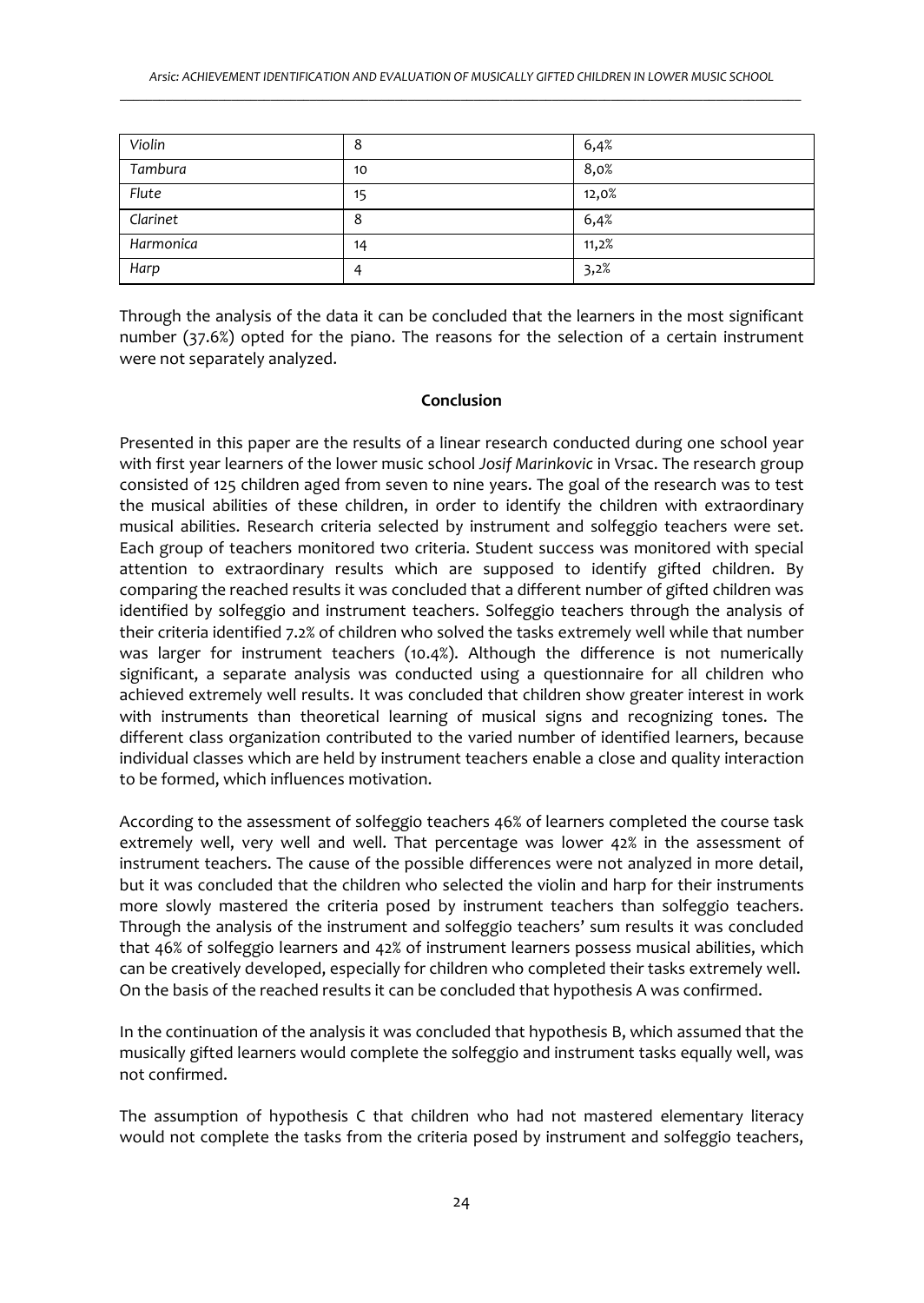was confirmed on a very small sample (four children). On the basis of this sample conclusions cannot be made, however it was important to note because of the opinion which is held by the teachers in the school in which the research was conducted. Teachers at *Josif Markovic* music school advise parents to enroll children in the school only after they have acquired elementary literacy. These opinions did not stem from scientific analysis and literature, but from previous working experience. The results from this research do not confirm the practical opinions of the teachers. Four seven year old children who simultaneously started elementary school and lower music school did not fulfill only recognition and reproduction of tones and intervals task (criteria I which was monitored by solfeggio teachers) while the other three criteria were mastered. Instrument teachers assessed that one of the four children completed the tasks very well, and the other three well. Because in the used and followed literature we could not find other studies which dealt with this problem, no conclusions were made. This example could have practical implications for solfeggio teachers' teaching programs. It can encourage solfeggio teachers to analyze solfeggio plan and program for the first year of lower music school and its postulates for adaptation to the needs of children who still haven't mastered elementary literacy, but possess musical talent. With these activities we could avoid the situation in which children who have just started reading and writing become additionally frustrated by the music school program, which can negatively influence their motivation and self-confidence. This example cam be used in the development of solfeggio teachers' motivation to direct their professional activity towards the search for ways to modernize and adjust the prescribed program for all children who want to be musically educated.

On the basis of the explained example it can be concluded that hypothesis C was not confirmed.

With the gender analysis of the participants it was concluded that among the children, who completed the tasks extremely well, very well and well, no gender domination could be noticed. On the basis of this it can be concluded that hypothesis D was confirmed.

In the concluding remarks it was noted that the reached results on the number of children who completed the tasks extremely well would be compared to scientific research which refers to the percentage of giftedness in the general population.

By following the research of Gabriela Kelemen (Kelemen, G. 2011:63), who indicated that the number of gifted children is equally distributed among the population of the planet and it is from 2% to 6% of the population, we conclude that our results are larger. These results can be explained by the selective character of the sample, i.e. that the children underwent musicality assessment at the entrance exam. The reached results cannot confirm that the indicated percentage identifies exceptionally musically gifted children, because the identification has been conducted only with music tests, but they can be used as an indicator which needs to be systematically followed in the continuation of the education of these children.

#### **Bibliography:**

- Benito, Y:(1993) Learning Potential Evaluation in Gifted Children (Poster), World Conference on Gifted and Talented Education,World Council, University of Toronto.
- Bogunovic, B (2006) Svojstva licnosti nastavnika muzike, Zbornik instituta za pedagoska istrazivanja, god.38. broj 1, str. 247-263